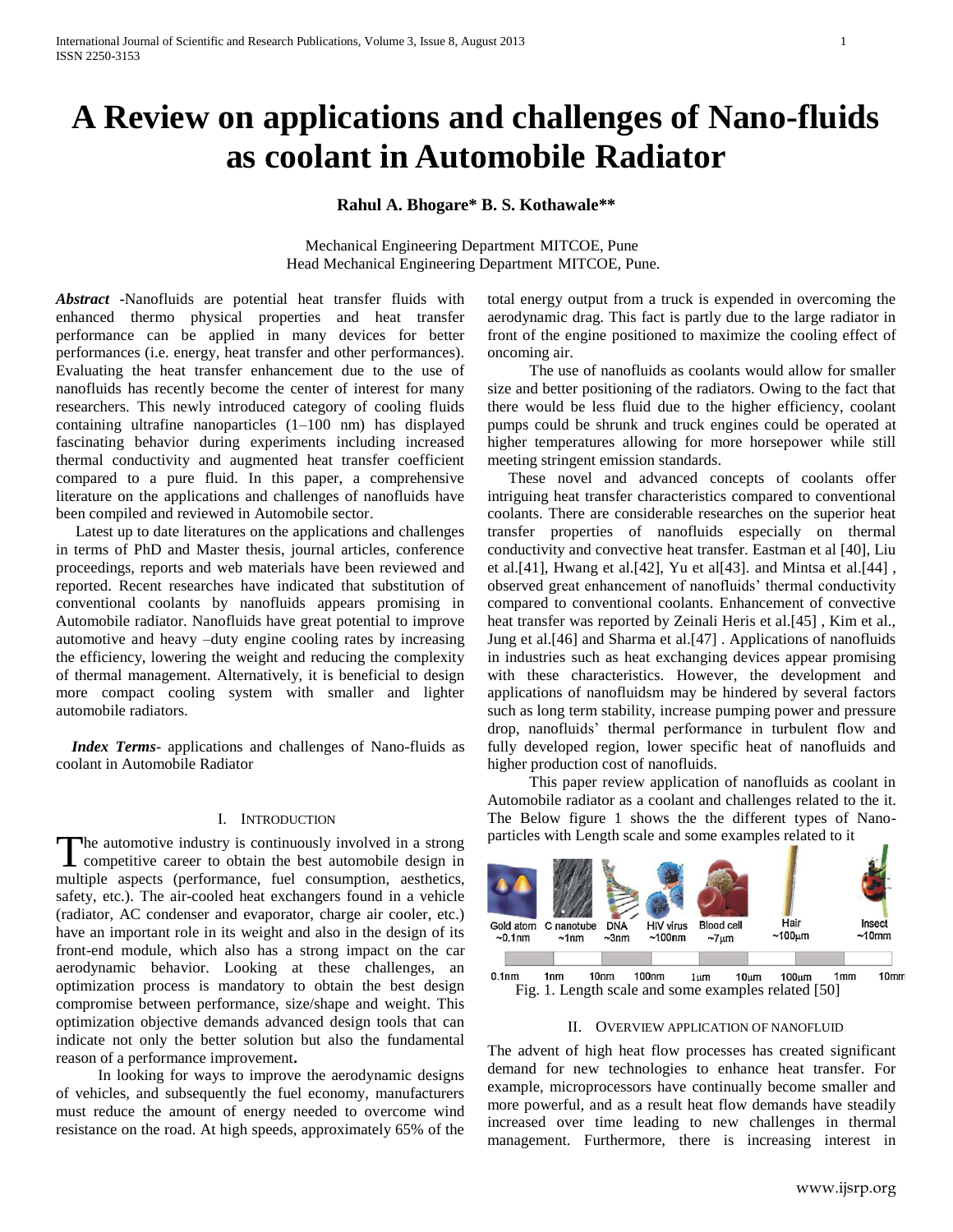improving the efficiency of existing heat transfer processes. An example is in automotive systems where improved heat transfer could lead to smaller heat exchangers for cooling resulting in reduced weight of the vehicle. Many methods are available to improve heat transfer in processes. The flow of heat in a process can be calculated based on [49].

# $0 = hA\Delta T$

where Q is the heat flow, h is the heat transfer coefficient, A is the heat transfer area, and  $\Delta T$  is the temperature difference that results in heat flow. It can be stated from this equation that increased heat transfer can be achieved by:

- i) Increasing  $\Delta T$ ;
- ii) Increasing A;
- iii) Increasing h

A greater temperature difference  $\Delta T$ ; can lead to increase the heat flow, but  $\Delta T$ ; is often limited by process or materials constraints. For example, the maximum temperature in a nuclear reactor must be kept below a certain value to avoid runaway reactions and meltdown. Therefore, increased  $\Delta T$  can only be achieved by decreasing the temperature of the coolant. However, this would reduce the rate of the nuclear reaction and decrease the efficiency of the process[49].

Maximizing the heat transfer area A is a common strategy to improve heat transfer, and many heat exchangers such as radiators and plate-and-frame heat exchangers are designed to maximize the heat transfer area. However, this strategy cannot be employed in microprocessors and micro electro mechanical systems (MEMS) because the area cannot be increased. In aerospace and automotive systems, increasing the heat transfer area can only be achieved by increasing the size of the heat exchanger which can lead to unwanted increases in weight [49].

Heat transfer improvements can also be achieved by increasing the heat transfer coefficient h either by using more efficient heat transfer methods, or by improving the transport properties of the heat transfer material. For example, heat transfer systems which employ forced convection of a gas exhibit a greater heat transfer coefficient than systems which employ free convection of a gas. Alternatively, the heat transfer coefficient can be increased by enhancing the properties of the coolant for a given method of heat transfer. Additives are often added to liquid coolants to improve specific properties. For example, glycols are added to water to depress its freezing point and to increase its boiling point. The heat transfer coefficient can be improved via the addition of solid particles to the liquid coolant (i.e. nanofluids).[49-57]

Nanofluids can be used for a wide variety of industries, ranging from transportation to energy production and in electronics systems like microprocessors, Micro-Electro-Mechanical Systems (MEMS) and in the field of biotechnology. Recently, the number of companies that observe the potential of nanofluids technology and their focus for specific industrial applications is increasing. In the transportation industry, nanocars, GM and Ford, among others are focusing on nanofluids research projects[54-56].

Nanofluids can be used to cool automobile engines and welding equipment and to cool high heat-flux devices such as high power microwave tubes and high-power laser diode arrays. A nanofluid coolant could flow through tiny passages in MEMS to improve its efficiency. The measurement of nanofluids critical heat flux (CHF) in a forced convection loop is useful for nuclear applications. If nanofluids improve chiller efficiency by 1%, a saving of 320 billionkWh of electricity or an equivalent 5.5 million barrels of oil per year would be realized in the US alone. Nanofluids find potential for use in deep drilling application. A nanofluid can also be used for increasing the dielectric strength and life of the transformer oil by dispersing nanodiamond particles[56,57].

Kostic [59] reported that nanofluids can be used in following specific areas:

- Heat-transfer nanofluids.
- Tribological nanofluids.
- Surfactant and coating nanofluids.
- Chemical nanofluids.
- Process/extraction nanofluids.
- Environmental (pollution cleaning) nanofluids.
- Bio- and pharmaceutical-nanofluids.

• Medical nanofluids (drug delivery and functional tissue–cell interaction).

Figure 2 shows the market volume of nanomaterials, tools and devices in past , present and future.



Fig. 2. Nanotechnology is poised to impact dramatically on all sectors of industry[60].

## III. THERMAL CONDUCTIVITY OF NANOFLUIDS

Numerous studies have shown that nanofluids have superb physical properties, among which thermal conductivity has been studied most extensively but remains controversial. Considerable research has been carried out on this topic. Eastman et al found [3] that a "nanofluid" consisting of copper nanometer-sized particles dispersed in ethylene glycol has a much higher effective thermal conductivity than either pure ethylene glycol or ethylene glycol containing the same volume fraction of dispersed oxide nanoparticles. Thermal conductivity of ethylene glycol can be increased by 40 % for a nanofluids consisting of ethylene glycol containing approximately 0.3 vol<sup>%</sup> Cu nanoparticles of mean diameter <10 nm. S.M. Peyghambarzadeh [1] found that nano fluid consisting of Copper oxide (CuO) and Iron oxide (Fe<sub>2</sub>O<sub>3</sub>) nono particles dispersed in water has much higher heat transfer coefficient than pure water. In this paper ,the heat transfer performance of the automobile radiator is evaluated experimentally by calculating the overall heat transfer coefficient ( $U$ ) according to the conventional  $\varepsilon$ -NTU technique. Copper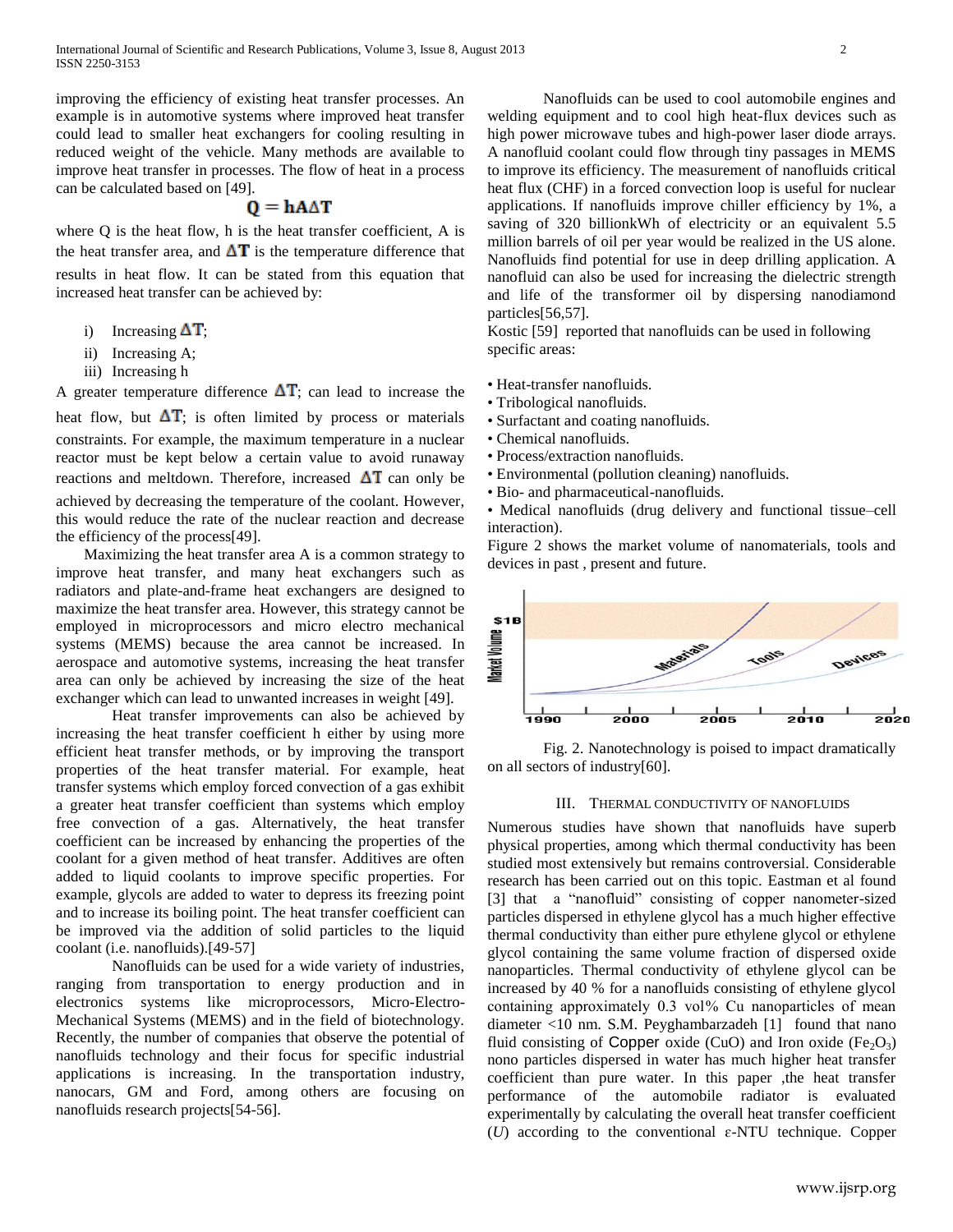oxide (CuO) and Iron oxide (Fe<sub>2</sub>O<sub>3</sub>) nanoparticles are added to the water at three concentrations 0.15, 0.4, and 0.65 vol.% with considering the best pH for longer stability. In these experiments, the liquid side Reynolds number is varied in the range of 50– 1000 and the inlet liquid to the radiator has a constant temperature which is changed at 50, 65 and 80 °C. The ambient air for cooling of the hot liquid is used at constant temperature and the air Reynolds number is varied between 500 and 700. From these experiments he found that nanofluids show greater overall heat transfer coefficient in comparison with water up to 9%.

M. Naraki,[4] found that thermal conductivity of CuO/water nanofluids much higher than that of base fluidwater. He found that the overall heat transfer coefficient increases with the enhancement in the nanofluid concentration from 0 to 0.4 vol.%. Conversely. The implementation of nanofluid increases the overall heat transfer coefficient up to 8% at nanofluid concentration of 0.4 vol.% in comparison with the base fluid. Liu et al. [5], investigated the thermal conductivity of copper–water nanofluids produced by chemical reduction method. Results showed 23.8% improvement at 0.1% volume fraction of copper particles. Higher thermal conductivity and larger surface area of copper nanoparticles are attributed to this improvement. It is also noted that thermal conductivity increases with particles volume fraction but decreases with elapsed time. Lee et al. [6] revealed thermal conductivity of nanofluids is affected by pH level and addition of surfactant during nanofluids preparation stage. Better dispersion of nanoparticles is achieved with addition of surfactant such as sodium dodecylbenzenesulfonate. Optimum combination of pH and surfactant leads to 10.7% thermal conductivity enhancement of 0.1% Cu/H2O nanofluids. Thermal conductivity of ethylene glycol based ZnO nanofluids measured by transient short hot wire technique is found to be increased non-linearly with nanoparticles volume fraction.

Vajjha and Das [7] also agreed that thermal conductivity is dependent not only on the nanoparticles concentration but also on the temperature. Authors concluded that, it will be more beneficial if nanofluids are used in high temperature applications. It has been noticed that most authors agreed that nanofluids provide higher thermal conductivity compared to basefluids. Its value increases with particles concentration. Temperature, particles size, dispersion and stability do play important role in determining thermal conductivity of nanofluids [8]. Fig. 3 shows the comparison of thermal conductivity of heat transfer fluids and nanofluids. Figs. 4 and 5 show the thermal conductivity of nanofluids at different temperatures. Table 1 also shows the enhanced thermal conductivities of metallic and non-metallic nanofluids as reported by Shen [9]. Table 2 shows the thermal conductivity ratio (i.e. thermal conductivity of solid to liquids) of nanofluids.The ratios are found to be in the range of 3–17,100. This shows an indication that when solid particles are added in conventional liquids/coolants, thermal conductivity can be increased tremendously.

Choi et al.observed that the thermal conductivity of this nanofluid was 150% greater thanthat of the oil alone. Tables 1–6 show the thermal performances of different types (metallic, nonmetallic, MWCNT) and concentrations of nanofluids. Recently,

tribology research shows that lubricating oils with nanoparticles additives (MoS2, CuO, TiO2, diamond, etc.) exhibit improved load-carrying capacity, anti-wear and friction-reduction properties.These features made nanofluids very attractive in some cooling and/or lubricating application in many industries including manufacturing, transportation, energy, and electronics, etc.





Fig. 4**.** Thermal conductivity enhancement of 2 nm gold nanoparticle in water as afunction of volume concentration [11].

Table no  $=1$ 

| Summary of literature review for thermal conductivity of |  |  |  |
|----------------------------------------------------------|--|--|--|
| nanofluids.[9]                                           |  |  |  |

|                | Particle  | Base   | Average          | Volume   | Thermal      |
|----------------|-----------|--------|------------------|----------|--------------|
|                |           | fluid  | particle         | fraction | conductivity |
|                |           |        | size             |          | enhancement  |
| Met            | Cu        | Ethyle | $10 \text{ nm}$  | 0.3%     | 40%          |
| alli           |           | ne     |                  | 7.5%     | 78%          |
| $\mathbf{C}$   | Cu        | glycol | 100nm            | 0.55%    | 21%          |
| nan            | Fe        | Water  |                  | 0.001%   | 17%          |
| oflu           | Au        | Ethyle | $10-20$ nm       |          |              |
| ids            |           | ne     |                  |          |              |
|                | Ag        | glycol | $60-80$ nm       |          |              |
|                |           | Water  |                  |          |              |
|                |           | Water  |                  |          |              |
| N <sub>0</sub> | $Al_2O_3$ | Water  | $13 \text{ nm}$  | 4.3%     | 30%          |
| $n-$           | $Al_2O_3$ | Water  | 33nm             | 4.3%     | 15%          |
| met            | $Al_2O_3$ | Water  | 68 <sub>nm</sub> | 5%       | 21%          |
| alli           | CuO       | Water  | 36nm             | 3.4%     | 12%          |
| $\mathbf{C}$   | CuO       | Water  | $50 \text{ nm}$  | 0.4%     | 17%          |
| nan            | SiC       | Water  | $26 \text{ nm}$  | 4.2%     | 16%          |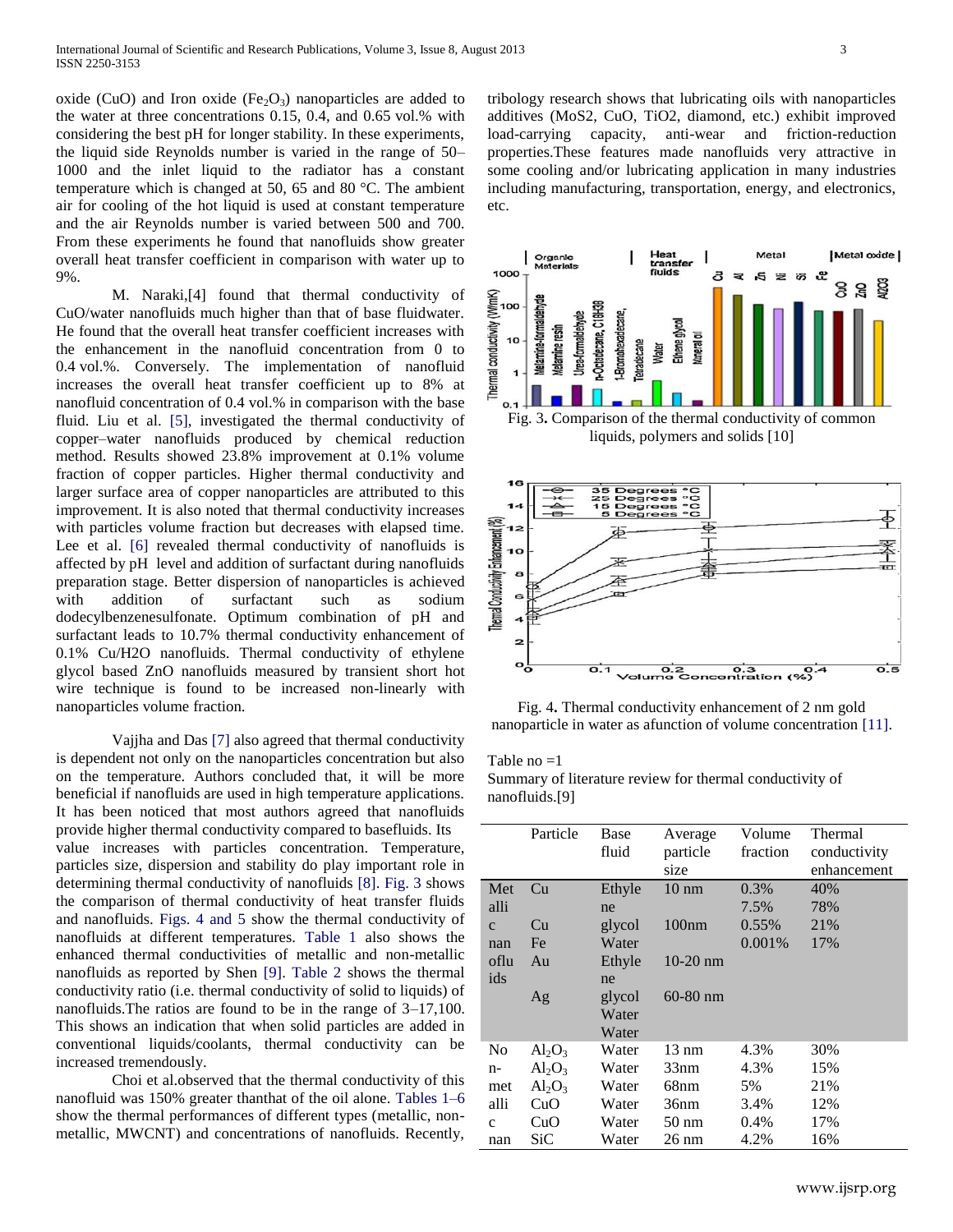| oflu | TiO <sub>2</sub> | Water   | $15 \text{ nm}$ | 5%   | 30%        |           |       | Glycol          |
|------|------------------|---------|-----------------|------|------------|-----------|-------|-----------------|
| ids  | <b>MWCN</b>      | Synthe  | $25nm$ in       | 1%   | 150%       | Alxcuy    |       | Oil             |
|      | T                | tic oil | diameter        |      |            | Alxcuy    |       | Water           |
|      |                  |         | $50 \mu m$ in   |      |            |           |       | Ethylene        |
|      |                  |         | length          |      |            |           |       | Glycol          |
|      |                  |         | $15nm$ in       |      |            | Carbon    | 3290  | Water           |
|      |                  |         | diameter        | 1%   | 20%/13%/7% | nonotubes | 7780  | Antifreeze      |
|      |                  | Decen   |                 |      |            |           | 17100 | O <sub>il</sub> |
|      | <b>MWCN</b>      | e/ethyl | $30\mu m$ in    |      |            |           | 14300 |                 |
|      | T                | ene     | length          | 0.6% | 38%        | Carbon    | 21    | Water           |
|      |                  | glycol/ | $100nm$ in      |      |            | nonotubes | 111   | O <sub>il</sub> |
|      | <b>MWCN</b>      | water   | diameter        |      |            |           | 3     | Toluene         |
|      | T                |         | $70 \mu m$ in   |      |            | Graphite  | 1020  | O <sub>il</sub> |
|      |                  | Water   | length          |      |            | Diamond   | 3500  | Ethylene        |
|      |                  |         |                 |      |            |           |       | Glycol          |

Table 2 **:** Thermal conductivities ratio of different types of nanofluids.[9]

Table no 3

The augmentation factor ( $\alpha_{\text{cond}}$ ) of A12O3 nanofluids. [9]

| $n$ anorrunus. $\lfloor z \rfloor$ | $k_2/k_1$ (K <sub>1</sub> Thermal conductivity | Fluid    | Practical               | Particle        |
|------------------------------------|------------------------------------------------|----------|-------------------------|-----------------|
| Nano                               | for liquid and $k_2$ Thermal                   |          | Material                | (nm)            |
| particles                          | conductivity for solid                         |          | $Al_2O_3$               | 33              |
| $Al_2O_3$                          | 66                                             | Water    | $Al_2O_3$               | 24.4            |
|                                    | 156                                            | Ethylene | $Al_2O_3$               | 28              |
|                                    | 140                                            | Glycol   | $Al_2O_3$               | 38.4            |
|                                    | 342                                            | Glycerol | $Al_2O_3$               | 36              |
|                                    |                                                | Water    | $Al_2O_3$               | 47              |
| CuO                                | 127                                            | Water    | $Al_2O_3$               | 20              |
|                                    | 300                                            | Ethylene | $Al_2O_3$               | 11              |
|                                    |                                                | Glycol   | $Al_2O_3$               | 47              |
| TiO <sub>2</sub>                   | 14                                             | Water    | $Al_2O_3$               | 150             |
|                                    | 33                                             | Ethylene | $Al_2O_3$               | Not rep         |
|                                    |                                                | Glycol   | $Al_2O_3$               | 24.4            |
| Fe <sub>3</sub> O <sub>4</sub>     | 11.5                                           | water    |                         |                 |
| ZrO <sub>2</sub>                   |                                                | water    | $Al_2O_3$               | 28              |
| WO <sub>3</sub>                    |                                                | Ethylene |                         |                 |
|                                    |                                                | Glycol   | $Al_2O_3$               | Not rep         |
| ZnO                                | 48                                             | Water    |                         |                 |
|                                    | 113                                            | Ethylene | $Al_2O_3$               | $\overline{28}$ |
|                                    |                                                | Glycol   | $Al_2O_3$               | Not rep         |
| SiO <sub>2</sub>                   | 2.2                                            | Water    | $Al_2O_3$               | Not rep         |
|                                    | 5.2                                            | Ethylene |                         |                 |
|                                    |                                                | Glycol   |                         |                 |
| Cu                                 | 655                                            | Water    | Table 4                 |                 |
|                                    | 1550                                           | Ethylene | The augmentation factor |                 |
|                                    |                                                | Glycol   |                         |                 |
|                                    |                                                | Water+   | Practical               | Particle        |
|                                    |                                                | Ethylene | Material                | (nm)            |
|                                    |                                                | Glycol   | CuO                     | 36              |
| Ag                                 | 697                                            | Water    | CuO                     | 18.6            |
| Au                                 | 518                                            | Water    | CuO                     | 23              |
|                                    | 1830                                           | Ethanol  | CuO                     | 28.6            |
|                                    | 2370                                           | Toluene  | CuO                     | 33              |
| Fe                                 | 132                                            | Water    | CuO                     | 18.6            |
|                                    | 311                                            | Ethylene |                         |                 |
|                                    |                                                | Glycol   | CuO                     | 23              |
| Alxcuy                             |                                                | Water    |                         |                 |
|                                    |                                                | Ethylene | CuO                     | 12              |

| Practical               | size<br>Particle | Fluid<br>Base | $\alpha_{\rm cond}$ |
|-------------------------|------------------|---------------|---------------------|
| Material                | (nm)             | Material      |                     |
| $Al_2O_3$               | 33               | Water         | 6                   |
| $\text{Al}_2\text{O}_3$ | 24.4             | Water         | 2.5                 |
| $Al_2O_3$               | 28               | Water         | 4                   |
| $Al_2O_3$               | 38.4             | Water         | 2.5                 |
| $\text{Al}_2\text{O}_3$ | 36               | Water         | 6                   |
| $Al_2O_3$               | 47               | Water         | 5                   |
| $Al_2O_3$               | 20               | Water         | 1.3                 |
| $Al_2O_3$               | 11               | Water         | 12                  |
| $Al_2O_3$               | 47               | Water         | 6                   |
| $Al_2O_3$               | 150              | Water         | 3                   |
| $Al_2O_3$               | Not reported     | Water         | 4.6                 |
| $Al_2O_3$               | 24.4             | Ethylene      | 3                   |
|                         |                  | Glycol        |                     |
| $Al_2O_3$               | 28               | Ethylene      | 3.4                 |
|                         |                  | Glycol        |                     |
| $Al_2O_3$               | Not reported     | Ethylene      | 6                   |
|                         |                  | Glycol        |                     |
| $Al_2O_3$               | 28               | Pump Fluid    | 2.4                 |
| $Al_2O_3$               | Not reported     | Engine oil    | 7.6                 |
| $Al_2O_3$               | Not reported     | Glycerol      | 5.4                 |

| The augmentation factor ( $\alpha_{\text{cond}}$ ) of Oxide nanofluids[9] |  |  |  |
|---------------------------------------------------------------------------|--|--|--|
|---------------------------------------------------------------------------|--|--|--|

| Practical | size<br>Particle | Fluid<br>Base | $\alpha_{\text{cond}}$ |
|-----------|------------------|---------------|------------------------|
| Material  | (nm)             | Material      |                        |
| CuO       | 36               | Water         | 12                     |
| CuO       | 18.6             | Water         | 50                     |
| CuO       | 23               | Water         | 3.8                    |
| CuO       | 28.6             | Water         | 3.8                    |
| CuO       | 33               | Water         | 3                      |
| CuO       | 18.6             | Ethylene      | 5                      |
|           |                  | glycol        |                        |
| CuO       | 23               | Ethylene      | 3.9                    |
|           |                  | glycol        |                        |
| CuO       | 12               | Ethylene      | 6                      |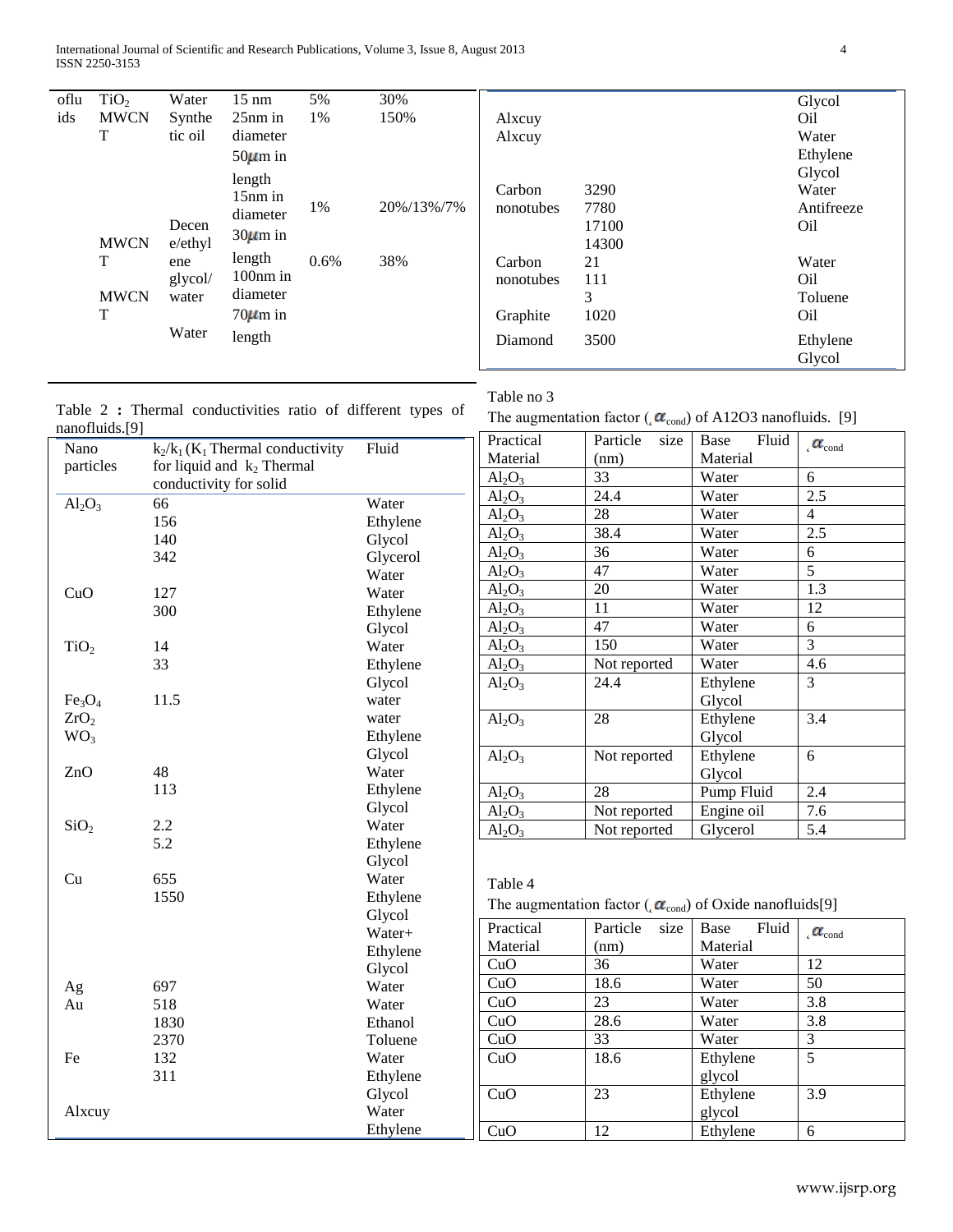|                                |     | glycol   |     |
|--------------------------------|-----|----------|-----|
| CuO                            | 29  | Ethylene | 4.5 |
|                                |     | glycol   |     |
| TiO <sub>2</sub>               | 15  | water    |     |
| TiO <sub>2</sub>               | 40  | water    | 2.4 |
| ZrO <sub>2</sub>               | 20  | water    | 2.5 |
| Fe <sub>3</sub> O <sub>4</sub> | 9.8 | water    | 8   |

Table 5

| The augmentation factor ( $\alpha_{\text{cond}}$ ) for metal nanofluids [9] |  |  |  |  |
|-----------------------------------------------------------------------------|--|--|--|--|
|-----------------------------------------------------------------------------|--|--|--|--|

| Practical                          | size<br>Particle | Fluid<br>Base | $\alpha_{\text{cond}}$ |
|------------------------------------|------------------|---------------|------------------------|
| Material                           | (nm)             | Material      |                        |
| Cu                                 | 18               | Water         | 6                      |
| Cu                                 | 100              | Water         | 10.1                   |
| Cu                                 | 100-200          | Water         | 232                    |
| Cu                                 | 10               | Ethylene      | 133                    |
|                                    |                  | Glycol        |                        |
| Cu                                 | 100              | Transformer   | 5.9                    |
| Au                                 | $10-20$          | Toluene       | 818                    |
| Fe                                 | 10               | Ethylene      | 32.7                   |
|                                    |                  | glycol        |                        |
| $B_i$ <sub>7</sub> Te <sub>3</sub> | 100              | <b>FC72</b>   | 10                     |

Table 6

The augmentation factor ( $\alpha_{\text{cond}}$ ) for metal nanofluids[9]

| Practical  | Particle<br>size | Fluid<br>Base | $\alpha_{\text{cond}}$ |
|------------|------------------|---------------|------------------------|
| Material   | (nm)             | Material      |                        |
| <b>CNT</b> | 15/30            | Water         | 7.5                    |
| <b>CNT</b> | 150/10           | Water         | 44                     |
| <b>CNT</b> | 40/50            | Water         | 37                     |
| <b>CNT</b> | 15/30            | Ethylene      | 12                     |
| <b>CNT</b> | 15/30            | Decene        | 818                    |



Fig. 6. Growth of publications by the nanofluids community [10]

## **USES OF NANOFLUIDS AS A COOLANTS IN AUTOMOBILE RADIATOR**

Nanofluids have great potentials to improve automotive and heavy-duty engine cooling rates by increasing the efficiency, lowering the weight and reducing the complexity of thermal management systems. The improved cooling rates for automotive and truck engines can be used to remove more heat from higher horsepower engines with the same size of cooling system. Alternatively, it is beneficial to design more compact cooling system with smaller and lighter radiators. It is in turn benefit the high performance and high fuel economy of car and truck. Ethylene glycol based nanofluids have attracted much attention in the application as engine coolant [56-58], due to the lowpressure operation compared with a 50/50 mixture of ethylene glycol and water, which is the nearly universally used automotive coolant. The nanofluids has a high boiling point, and it can be used to increase the normal coolant operating temperature and then reject more heat through the existing coolant system [13].

Argonne researchers, Singh et al. [12], have determined that the use of high-thermal conductive nanofluids in radiators can lead to a reduction in the frontal area of the radiator by up to 10%. This reduction in aerodynamic drag can lead to a fuel savings of up to 5%. The application of nanofluid also contributed to a reduction of friction and wear, reducing parasitic losses, operation of components such as pumps and compressors, and subsequently leading to more than 6% fuel savings. It is conceivable that greater improvement of savings could be obtained in the future. In order to determine whether nanofluids degrade radiator material, they have built and calibrated an apparatus that can emulate the coolant flow in a radiator and are currently testing and measuring material loss of typical radiator materials by various nanofluids. Erosion of radiator material is determined by weight loss-measurements as a function of fluid velocity and impact angle.

In their tests, they observed no erosion using nanofluids made from base fluids ethylene and tri-cloroethylene gycols with velocities as high as 9m/s and at 90°–30° impact angles. There was erosion observed with copper nanofluid at a velocity of 9.6 m/s and impact angle of 90°. The corresponding recession rate was calculated to be 0.065 mils/yr of vehicle operation.Through preliminary investigation, it was determined that copper nanofluid produces a higher wear rate than the base fluid and this is possibly due to oxidation of copper nanoparticles. A lower wear and friction rate was seen for alumina nanofluids in comparison to the base fluid. Some interesting erosion test results from Singh et al. [12] are shown in Tables 7 & 8.

Table 7. Erosion Test Results for 50% Ethlyene Glycol, 50%  $H<sub>2</sub>O$  [12].

| Impact<br>$(*)$ | Angle | Velocity<br>(m/s) | Time<br>(hrs) | Weight<br>(mg) | Loss |
|-----------------|-------|-------------------|---------------|----------------|------|
|                 |       |                   |               |                |      |
| 90              |       | 8.0               | 236           | $0 \pm 0.2$    |      |
| 90              |       | 10.5              | 211           | $0 \pm 0.2$    |      |
| 50              |       | 6.0               | 264           | $0 \pm 0.2$    |      |
| 50              |       | 10.0              | 244           | $0 \pm 0.2$    |      |
| 30              |       | 8.0               | 283           | $0 \pm 0.2$    |      |
| 30              |       | 10.5              | 293           | $0 \pm 0.2$    |      |

Table 8. Erosion Test Results for Cu Nanoparticles in Trichloroethylene [12].

| Impact | Angle | Velocity | Time  | Weight      | Loss |
|--------|-------|----------|-------|-------------|------|
| (*`    |       | (m/s)    | (hrs) | (mg)        |      |
| 90     |       | 8.0      | 236   | $0 \pm 0.2$ |      |
| 90     |       | 10.5     | 211   | $0 \pm 0.2$ |      |
| 50     |       | 6.0      | 264   | $0 \pm 0.2$ |      |
| 50     |       | 10.0     | 244   | $0 \pm 0.2$ |      |
| 30     |       | 8.0      | 283   | $0 \pm 0.2$ |      |
| 30     |       | 10.5     | 293   | $0 \pm 0.2$ |      |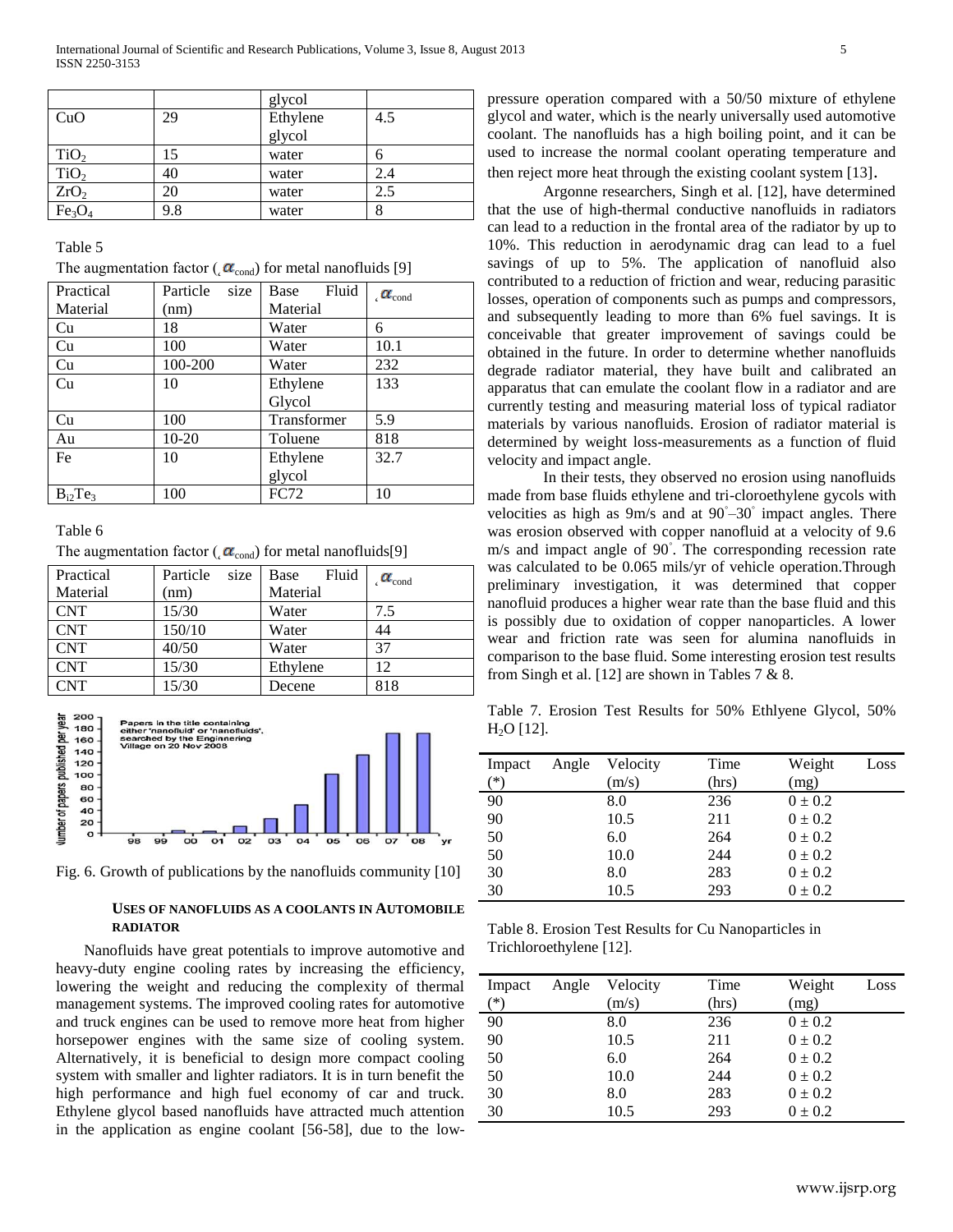Shen et al. [14] researched the wheel wear and tribological characteristics in wet, dry and minimum quantity lubrication (MQL) grinding of cast iron. Water-based alumina and diamond nanofluids were applied in the MQL grinding process and the grinding results were compared with those of pure water. Nanofluids demonstrated the benefits of reducing grinding forces, improving surface roughness, and preventing burning of the work piece. Contrasted to dry grinding, MQL grinding could considerably lower the grinding temperature.More research must be conducted on the tribological properties using nanofluids of a wider range of particle loadings as well as on the erosion rate of radiator material in order to help develop predictive models for nanofluid wear and erosion in engine systems. Future research initiatives involve nanoparticles materials containing aluminium and oxide-coated metal nanoparticles. Additional research and testing in this area will assist in the design of engine cooling and other thermal management systems that involve nanofluids.

Choi et al. [15] showed that nanofluids have the potential of being recognized as a new generation of coolants for vehicle thermal management due to their significantly higher thermal conductivities than the base fluids. The heat rejection requirements of automobiles and trucks are continually increasing due to trends toward more power output.

Ollivier et al. [16] numerically investigated the possible application of nanofluids as a jacket water coolant in a gas spark ignition engine. Authors performed numerical simulations of unsteady heat transfer through the cylinder and inside the coolant flow. Authors reported that because of higher thermal diffusivity of nanofluids, the thermal signal variations for knock detection increased by 15% over that predicted using water alone.Thermal management of heavy vehicle engines and support systems is a technology that addresses reduction in energy usage through improvements in engine thermal efficiency and reductions in parasitic energy uses and losses. An ethylene glycol and water mixture, the nearly universally used automotive coolant, is a relatively poor heat transfer fluid compared to water alone. Engine oils perform even worse as a heat transfer medium. The addition of nanoparticles to the standard engine coolant has the potential to improve automotive and heavy-duty engine cooling rates. Such improvement can be used to remove engine heat with a reduced-size coolant system. Smaller coolant systems result in smaller and lighter radiators, which in turn benefit almost every aspect of car and economy. This may reduce the coefficient of drag and thus resulting in less fuel consumption. Alternatively, improved cooling rates for automotive and truck engines can be used to remove more heat from higher horsepower engines with the same size of coolant system.

A promising nanofluids engine coolant is pure ethylene glycol with nanoparticles. Pure ethylene glycol is a poor heat transfer fluid compared to a 50/50 mixture of ethylene glycol and water, but the addition of nanoparticles will improve the situation. If the resulting heat transfer rate can approach the 50/50 mixture rate, there are important advantages. Perhaps one of the most prominent is the low pressure operation of an ethylene-glycol-based nanofluids compared with a 50/50 mixture of ethylene glycol and water. This nanofluid also has a high boiling point, which is desirable for maintaining single-phase coolant flow. In addition, a higher boiling point coolant can be used to increase the normal coolant operating temperature and then reject more heat through the existing coolant system. More heat rejection allows a variety of design enhancements including engines with higher horsepower.

Ollivier et al.[16] found that the use of the nanofluids leads to increased thermal signal variations by around 15% over that predicted using water alone. Authors employed a CFD numerical simulation method to analyze the application value of nanofluids in engine cooling. The simulation results indicated that nanofluids could enhance engine heat dissipating capacity and Cu–water nanofluids had better heat-transfer capability. It was also found that the more concentrations of the nanoparticles, the more enhancement of the engine heat dissipating capacity. When the concentration reached 5%, the heat dissipating capacity increased by 44.1%. With a remarkable enhancement on heat-transfer capability, the workload of the pump of engine cooling system only increased by 6%, which could be acceptable.

Tzeng et al. [17] dispersed CuO and  $Al_2O_3$  nanoparticles into engine transmission oil. The experimental platform was the transmission of a fourwheel- drive vehicle. The temperature distribution on the exterior of the rotary-blade coupling transmission was measured at four engine operating speeds. The temperature distribution on the exterior of the rotary-bladecoupling transmission was measured at four engine operating speeds  $(400, 800, 1200, and 1600$  rpm), and the optimum composition of nanofluids with regard to heat transfer performance was investigated. Authors reported that CuO nanofluids produced the lowest transmission temperatures at both high and low rotating speeds. Thus, use of nanofluids in the transmission

has a clear advantage from the thermal performance viewpoint.

As in all nanofluids applications, however, consideration must be given to such factors as particle setting, particle agglomeration, and surface erosion. In automotive lubrication applications, surface modified nanoparticles stably dispersed in mineral oils are reported to be effective in reducing wear and enhancing load-carrying capacity. Results from a research project involving industry and university points to the use of nanoparticles in lubricants to enhance tribological properties such as load-carrying capacity, wear resistance, and friction reduction between moving mechanical components. Such results are encouraging for improving heat transfer rates in automotive systems through the use of nanofluids.

The trend toward higher engine power and EGR inevitably leads to larger radiators and increased frontal areas, resulting in additional aerodynamic drag and increased fuel consumption. Therefore, cooling is one of the top technical challenges facing the truck industry [11].

Choi [11] reported the limitations of existing technologies as follows:

• Liquid-side: traditional coolants and oils have inherently poor heat transfer properties.

• Air-side: current radiator designs for increasing air-side heat transfer have already adopted extended surface technology to its limits.

• Therefore, there is a steadily increasing need for new concepts and technology for improving HV cooling system performance.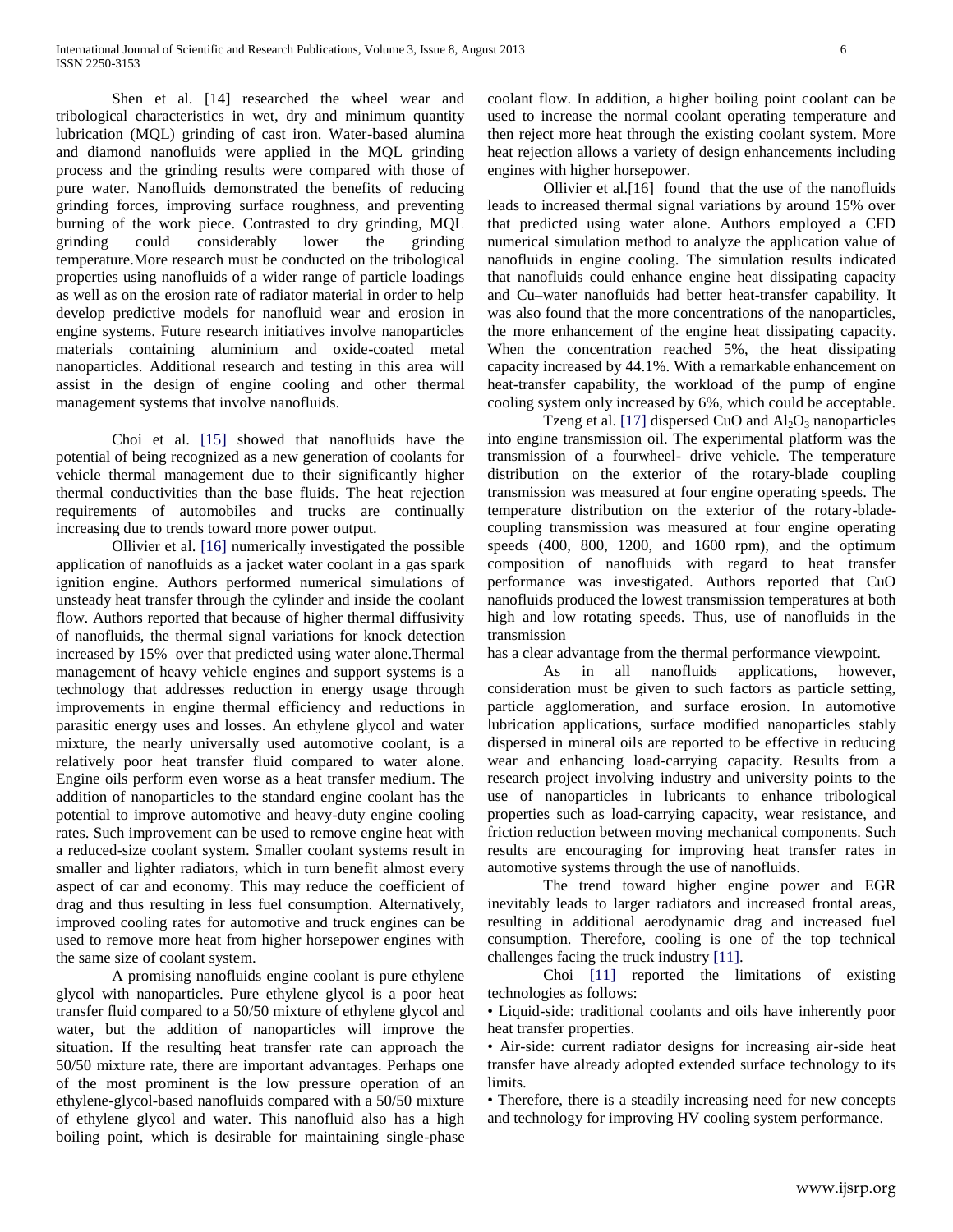Choi [11] reported that in US a project was initiated to target fuel savings for the HV industry through the development of energy efficient nanofluids and smaller and lighter radiators. A major goal of the nanofluids project is to reduce the size and weight of the HV cooling systems by >10% thereby increasing fuel efficiency by  $>5\%$ , despite the cooling demands of higherpower engines and EGR. Nanofluids enable the potential to allow higher temperature coolants and higher heat rejection in HVs. A higher temperature radiator could reduce the radiator size by perhaps 30%. This translates into reduced aerodynamic drag and fluid pumping and fan requirements, leading to perhaps a 10% fuel savings.

The new radiator design will be used in new general motors hybrid vehicles. These hybrid vehicles have multiple cooling systems for the internal combustion engine, electric engine, and batteries. The popularity of these hybrid vehicles is on the rise due to the decreasing fossil fuel supply, increasing the importance of a new radiator design that can possibly replace these multiple cooling systems.

These properties would be very beneficial to allow for an increased amount of heat to be removed from the engine. This is important because it will allow for a greater load to be placed on the fluid for cooling. However, these nanofluids do not show considerable improvement in heat transfer when used with current radiator designs. This is because there are several limitations to current radiator designs.

A steady-state heat exchanger consists of a fluid flowing through a pipe or system of pipes, where heat is transferred from one fluid to another. Heat exchangers are very common in everyday life and can be found almost anywhere. Some common examples of heat exchangers are air conditioners, automobile radiators, and a hot water heater. A schematic of a simple heat exchanger is shown in Figs. 7 and 8. Fluid flows through a system of pipes and takes heat from a hotter fluid and carries it away. Essentially it is exchanging heat from the hotter fluid to the cooler fluid as can be seen in Fig. 7.

Almost all automobiles in the market today have a type of heat exchanger called a radiator. The radiator is part of the cooling system of the engine as shown in Fig. 8. As can be can be seen in the figure, the radiator is just one of the many components of the complex cooling system.



Fig. 7**.** Radiator of an engine.



Kole *et al.* prepared car engine coolant  $(A<sub>2</sub>O<sub>3</sub>)$ nanofluid) using a standard car engine coolant (HP KOOLGARD) as the base fluid , and studied the thermal conductivity and viscosity of the coolant. The prepared nanofluid, containing only 3.5% volume fraction of Al2O3 nanoparticles, displayed a fairly higher thermal conductivity than the base fluid, and a maximum enhancement of 10*.*41% was observed at room temperature [13].

Tzeng *et al*. applied nanofluids to the cooling of automatic transmissions. The experimental platform was the transmission of a four-wheel drive vehicle. The used nanofluids were prepared by dispersing CuO and Al2O3 nanoparticles into engine transmission oil. The results showed that CuO nanofluids produced the lower transmission temperatures both at high and low rotating speeds. From the thermal performance viewpoint, the use of nanofluid in the transmission has a clear advantage [13].

### IV. CHALLENGES OF NANOFLUIDS

Many interesting properties of nanofluids have been reported in the review. In the previous studies, thermal conductivity has received the maximum attention, but many researchers have recently initiated studies on other heat transfer properties as well. The use of nanofluids in a wide variety of applications appears promising. But the development of the field is hindered by (i) lack of agreement of results obtained by different researchers; (ii) poor characterization of suspensions; (iii) lack of theoretical understanding of the mechanisms responsible for changes in properties. Therefore, this paper concludes several important issues that should receive greater attention in the near future. Experimental studies in the convective heat transfer of nanofluids are needed. Many issues, such as thermal conductivity, the Brownian motion of particles, particle migration, and thermo physical property change with temperature, must be carefully considered with convective heat transfer in nanofluids. Though, all the convective studies have been performed with oxide particles in high concentrations (for example Pak and Cho [18] used 10 vol.% of  $Al_2O_3$  which increased the viscosity and pumping power of the fluid, it is interesting to know the energy transport in low concentration(<1 vol.%) nanofluids with metallic particles since the thermal conductivity of pure metallic nanoparticles is more than 100 times higher than that of the oxide nanoparticles.

Future convective studies must be performed with metallic nanoparticles with different geometries and concentrations to consider heat transfer enhancement in laminar, transition and turbulent regions. The use of nanofluids in heat pipes has shown enhancement in performance and considerable reduction in thermal resistance. However, recent studies indicate particle aggregation and deposition in micro-channel heat sinks.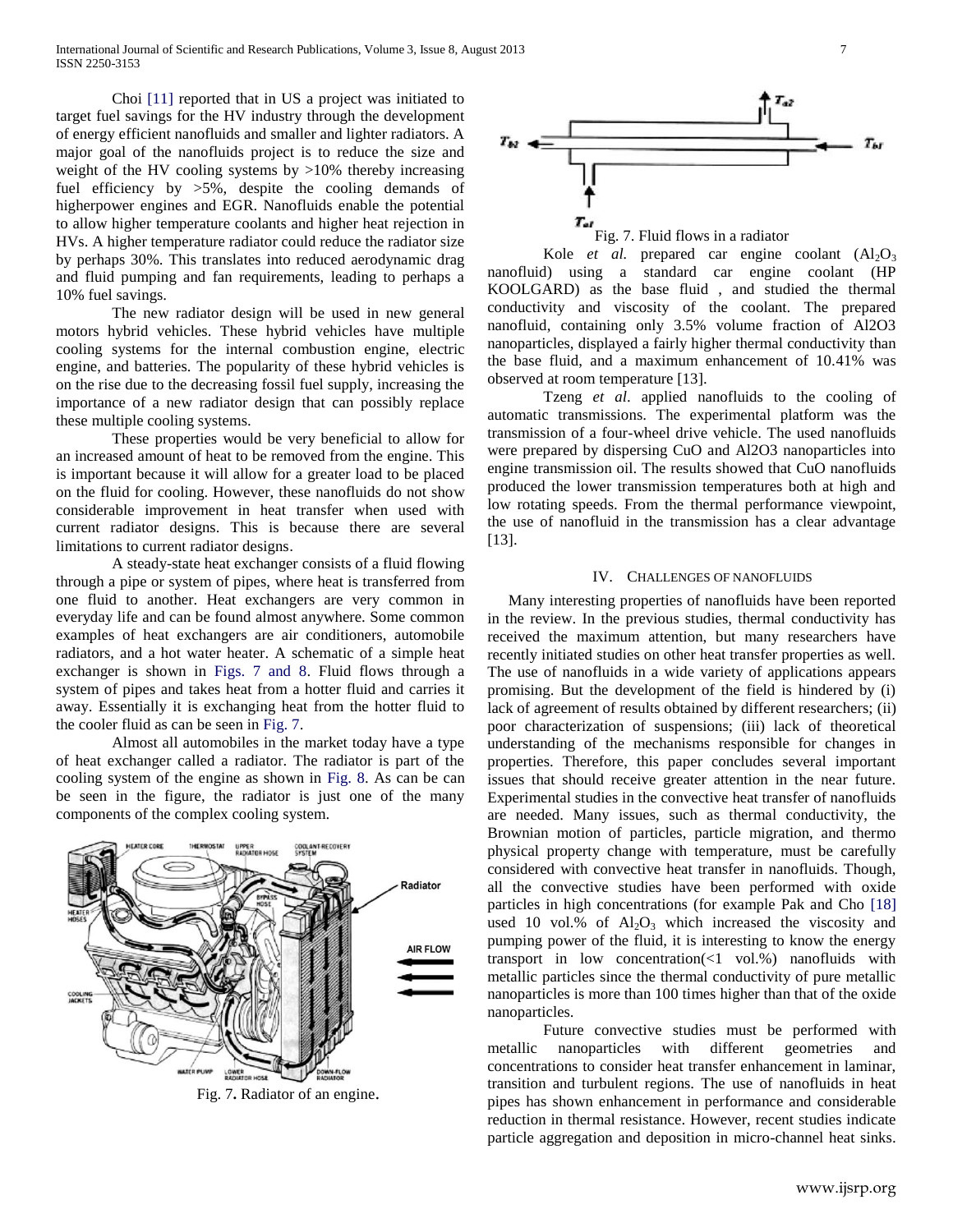Further study is required in these areas to identify the reasons for and the effects of particle deposition. Finally, there appears to be hardly any research in the use of nanofluids as refrigerants. Nanoparticle refrigerant dispersions in two-phase heat transfer applications can be studied to explore the possibility of improving the heat transfer characteristics of evaporators and condensers used in refrigeration and air-conditioning appliances. Applied research in nanofluids which will define their future in the field of heat transfer is expected to grow at a faster pace in the near future [19].

# **4.1. Long term stability of nanoparticles dispersion-**

Preparation of homogeneous suspension remains a technical challenge since the nanoparticles always form aggregates due to very strong van der Waals interactions. To get stable nanofluids, physical or chemical treatment have been conducted such as an addition of surfactant, surface modification of the suspended particles or applying strong force on the clusters of the suspended particles. Dispersing agents, surface-active agents, have been used to disperse fine particles of hydrophobic materials in aqueous solution [20]. On the other hand, if the heat exchanger operates under laminar conditions, the use of nanofluids seems advantageous, the only disadvantages so far being their high price and the potential instability of the suspension [21].

Generally, long term stability of nanoparticles dispersion is one of the basic requirements of nanofluids applications. Stability of nanofluids have good corresponding relationship with the enhancement of thermal conductivity where the better dispersion behavior, the higher thermal conductivity of nanofluids [22]. However the dispersion behavior of the nanoparticles could be

influenced by period of time as can be seen in Figs. 8 and 9. As a result, thermal conductivity of nanofluids is eventually affected. Eastman et al. [23] revealed that, thermal conductivity of ethylene glycol based nanofluids containing 0.3% copper nanoparticles is decreased with time. In their study, the thermal conductivity of nanofluids was measured twice: first was within 2 days and second was two months after the preparation. It was found that fresh nanofluids exhibited slightly higher thermal conductivities than nanofluids that were stored up to two months. This might due to reduced dispersion stability of nanoparticles with respect to time. Nanoparticles may tend to agglomerate when kept for long period of time. Lee and Mudawar [24] compared the Al2O3 nanofluids stability visually over time span. It was found that nanofluids kept for 30 days exhibit some settlement and concentration gradient compared to fresh nanofluids. It indicated long term degradation in thermal performance of nanofluids could be happened. Particles settling must be examined carefully since it may lead to clogging of coolant passages.



Fig. 8. Samples of  $Al_2O_3$  nanofluids (without any stabilizer) stability change with time [22].



Fig. 9. The sedimentation of diamond nanoparticles at settling times of (a) 0 min, (b) 1min, (c) 2min, (d) 3min, (e) 4min, (f) 5min, and (g) 6min [39].

Choi et al. [25] reported that the excess quantity of surfactant has a harmful effect on viscosity, thermal property, chemical stability, and thus it is strongly recommended to control the addition of the surfactant with great care. However, the addition of surfactant would make the particle surface coated, thereby resulting in the screening effect on the heat transfer performance of nanoparticles. Authors also mentioned that the surfactant may cause physical and/or chemical instability problems.

# **4.2. Increased pressure drop and pumping power-**

Pressure drop developed during the flow of coolant is one of the important parameter determining the efficiency of nanofluids application. Pressure drop and coolant pumping power are closely associated with each other. There are few properties which could influence the coolant pressure drop: density and viscosity. It is expected that coolants with higher density and viscosity experience higher pressure drop. This has contributed to the disadvantages of nanofluids application as coolant liquids. Lee et al. [26] and Yu et al. [27] investigated viscosity of water based Al2O3 nanofluids and ethylene glycol based ZnO nanofluids. Results clearly show, viscosity of nanofluids is higher than basefluid. Namburu et al. [28] in their numerical study reviewed that density of nanofluids is greater than basefluid. Both properties are found pro portional with nanoparticles volume fraction. Several literatures have indicated that there is significant increase of nanofluids pressure drop compared to basefluid. Lee and Mudawar [24] revealed that single phase pressure drop of Al2O3 nanofluids in microchannel heat sink increases with nanoparticles concentration. Vasu et al. [29] studied the thermal design of compact heat exchanger using nanofluids. In this study, it is found that pressure drop of 4% Al2O3 +H2O nanofluids is almost double of the basefluid. Pantzali et al. [31] reported there was substantial increase of nanofluids pressure drop and pumping power in plate heat exchanger. About 40% increase of pumping power was observed for nanofluids compared with water.

Peng et al. [30] reported that the frictional pressure drop of refrigerant-based nanofluids flow boiling inside the horizontal smooth tube is larger than that of pure refrigerant, and increases with the increase of the mass fraction of nanoparticles. The maximum enhancement of frictional pressure drop can reach 20.8% under the experimental conditions.

An important parameter in the application of nanofluids in heat exchanging equipment is the pressure drop developed during the flow through the Plate Heat Exchanger (PHE). In Fig. 10 the total pressure drop P,measured inside the PHE, is plotted versus the cooling liquid volumetric flow rate for both the water and the nanofluid. Pantzali et al. [31] observed that the measured viscosity of the suspension (i.e. nanofluids) exhibits a twofold increase compared to water. This leads to a significant increase in the measured pressure drop and consequently in the necessary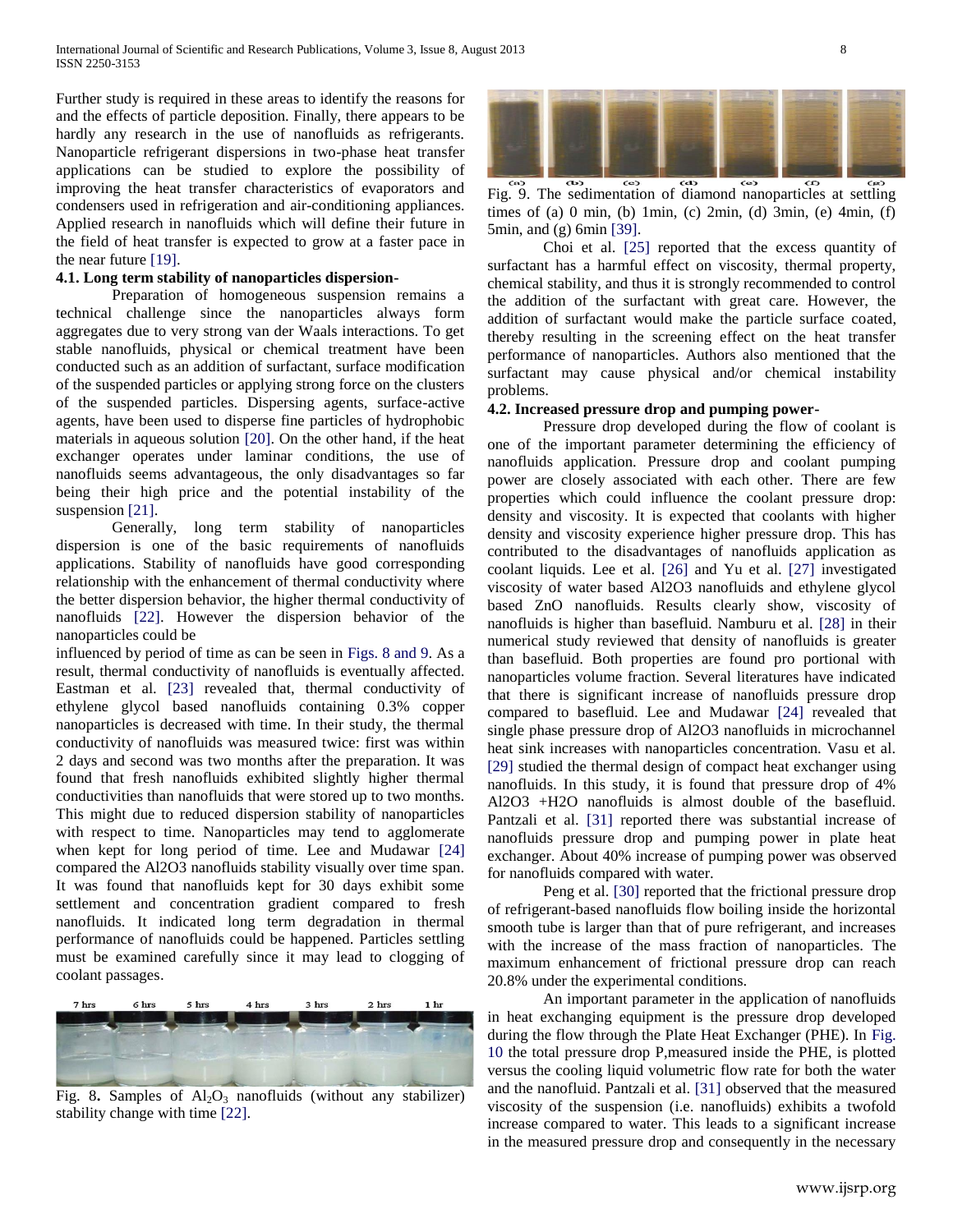pumping power when the nanofluids are applied. Authors calculated that the pumping power increased about 40% compared to water for a given flow rate. Authors observed that for a given heat duty the required volumetric Flow rates for both the water and the nanofluid are practically equal, while the necessary pumping power in the case of the nanofluid is up to two times higher than the corresponding value for water due to the higher kinematic viscosity of the fluid [31].

## **4.3. Nanofluids thermal performance in turbulent flow and fully developed region-**

Apart from thermal conductivity, convective heat transfer performance of the nanofluids also attracted maximum attention from the researchers. Most of the literatures reported that this property is greatly enhanced with the application of nanofluids. However, there is an issue that must be addressed carefully especially on the thermal performance of nanofluids in turbulent flow. Recently, there was inconsistence of results reported by the researchers. For instance [32] revealed that no convective heat transfer improvement was noticed for amorphous carbonic nanofluids in turbulent flow despite 8% improvement in laminar flow. However, Duangthongsuk and Wong wises[33] reported that heat transfer coefficient of TiO2–water nanofluids is higher than basefluid. This property increases with the increase of Reynold numbers and particle concentrations ranging from 0.2% to 2%. Although the study revealed that 26% enhancement can be observed for nanofluids with 1% of TiO2 nanoparticles, it showed contradictory results at 2.0% volume fraction. Study indicated that heat transfer coefficient of nanofluids at this condition was 14% lower than basefluid. Pantzali et al. [31] added substitution of conventional coolants by nanofluids seemed beneficial for laminar flow compared to turbulent flow. Another weakness of nanofluids is its thermal performance at fully developed region. Ding et al. [33] found that convective heat transfer coefficient of nanofluids at low Reynold number has the highest value at the entrance length of the tube, starts decreasing with axial distances and eventually reaches constant value in fully developed region.



the respective volumetric flow rate [31].

#### **4.4. Higher viscosity-**

The viscosity of nanoparticle–water suspensions increases in accordance with increasing particle concentration in the suspension. So, the particle mass fraction cannot be increased unlimitedly [34]. Pantzali et al. [31] concluded that in industrial heat exchangers, where large volumes of nanofluids are necessary and turbulent flow is usually developed, the substitution of conventional fluids by nanofluids seems inauspicious. Lee [35] reported that the viscosity increased so rapidly with increasing particle loading that volume percentages of CNTs are limited to less than 0.2% in practical systems.

# **4.5. Lower specific heat-**

From the literatures, it is found that specific heat of nanofluids is lower than basefluid. Namburu et al. [28] reported that CuO/ethylene glycol nanofluids,  $SiO_2/eth$ ylene glycol nanofluids and  $Al_2O_3$ /ethylene glycol nanofluids exhibit lower specific heat compared to basefluids. An ideal coolant should possess higher value of specific heat which enable the coolant to remove more heat.

#### **4.6. Thermal conductivity-**

The existing models for predicting thermal conductivities of CNT nanofluids, including Hamilton–Crosser model, Yu–Choi model and Xue model, cannot predict the thermal conductivities of CNT Nano refrigerants within a mean deviation of less than 15% [36].

## **4.7. High cost of nanofluids-**

Higher production cost of nanofluids is among the reasons that may hinder the application of nanofluids in industry. Nanofluids can be produced by either one step or two steps methods. However both methods require advanced and sophisticated equipments. Lee and Mudawar [24] and Pantzali et al. [31] stressed that high cost of nanofluids is among the drawback of nanofluids applications.

## **4.8. Difficulties in production process-**

Previous efforts to manufacture nanofluids have often employed either a single step that simultaneously makes and disperses the nanoparticles into base fluids, or a two-step approach that involves generating nanoparticles and subsequently dispersing them into a base fluid. Using either of these two approaches, nanoparticles are inherently produced from processes that involve reduction reactions or ion exchange. Furthermore, the base fluids contain other ions and reaction products that are difficult or impossible to separate from the fluids.

Another difficulty encountered in nanofluid manufacture is nanoparticles' tendency to agglomerate into larger particles, which limits the benefits of the high surface area nanoparticles. To counter this tendency, particle dispersion additives are often added to the base fluid with the nanoparticles. Unfortunately, this practice can change the surface properties of the particles, and nanofluids prepared in this way may contain unacceptable levels of impurities. Most studies to date have been limited to sample sizes less than a few hundred milliliters of nanofluids. This is problematic since larger samples are needed to test many properties of nanofluids and, in particular, to assess their potential for use in new applications [37].

Yet the fact that nano-fluids have more points in favor of them than against, for usage as cooling fluid, has emerged as an undisputed view. This calls for amore intensified effort in the research on nano-fluids. In contrast to the traditional unilateral approach, this research needs to examine closely a variety of issues, such as synthesis, characterization, thermo-physical properties, heat and mass transport, modeling, and device- as well as system-level applications. Hence, amulti-disciplinary approach comprising researchers such as thermal engineers, chemical technologists, material scientists, chemists, and physicists needs to be undertaken. Only such an approach can ensure a "cooler future" with nano-fluids [38].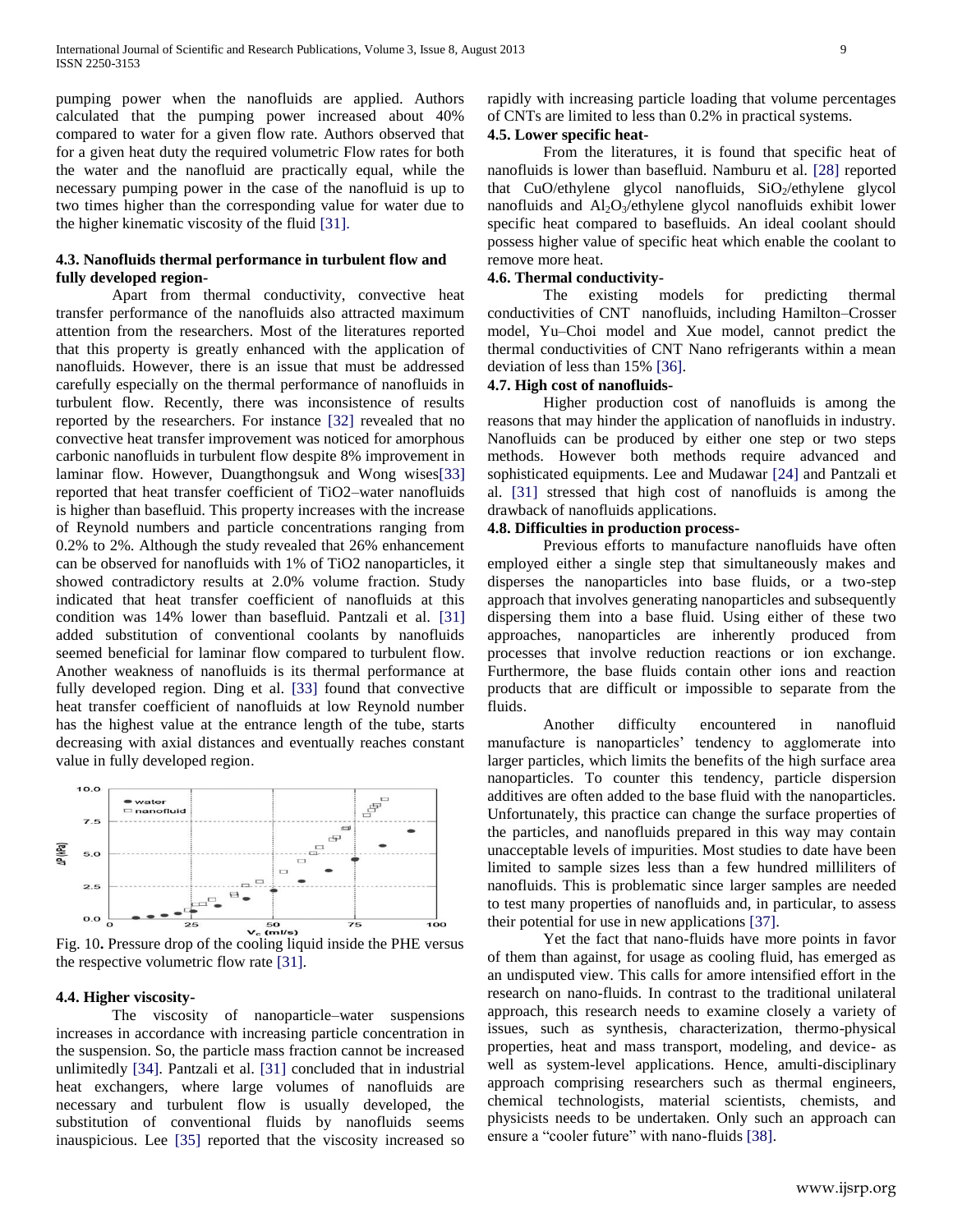#### V. CONCLUSION

- It has been seen that nanofluids can be considered as a potential candidate for Automobile application.
- As heat transfer can be improved by nonofluids, in Automobile radiators can be made energy efficient and compact . Reduced or compact shape may results in reduced drag ,increase the fuel economy ,reduce the weight of vehicle**.**
- Exact mechanism of enhanced heat transfer for nanofluids is still unclear as reported by many researchers.
- There are different challenges of nanofluids which should be identified and overcome for Automobile radiators application.

Nanofluids stability and its production cost are major factors that hinder the commercialization of nanofluids. By solving these challenges, it is expected that nanofluids can make substantial impact as coolant in heat exchanging devices.

#### **REFERENCES**

- 1) S.M. Peyghambarzadeh, S.H. Hashemabadi, M. Naraki, Y. Vermahmoudi ;" Experimental study of overall heat transfer coefficient in the application of dilute nanofluids in the car radiator" Applied Thermal Engineering, Volume 52, Issue 1, 5 April 2013, Pages 8-16.
- 2) M. Naraki, S.M. Peyghambarzadeh, S.H. Hashemabadi, Y. Vermahmoudi," [Parametric study of overall](http://www.sciencedirect.com/science/article/pii/S1290072912003249) heat transfer coefficient [of CuO/water nanofluids in a car](http://www.sciencedirect.com/science/article/pii/S1290072912003249) radiator ",International Journal of Thermal Sciences, Volume 66, April 2013, Pages 82-90
- 3) Eastman JA, Choi SUS, Li S, Yu W, Thompson LJ. "Anomalously increased effective thermal conductivities of ethylene glycol-based nanofluids containing copper nanoparticles". Appl Phys Lett 2001;78(6):718–20.
- 4) M. Naraki, S.M. Peyghambarzadeh, S.H. Hashemabadi, Y. Vermahmoudi, "Parametric study of overall heat transfer coefficient of CuO/water nanofluids in a car radiator,
- 5) Liu M-S, Lin MC-C, Tsai CY, Wang C-C. Enhancement of thermal conductivity wiSSSSSZZZth Cu for nanofluids using chemical reduction method. Int J Heat Mass Transfer 2006;49(17–18):3028–33, International Journal of Thermal Sciences, Volume 66, April 2013, Pages 82-90.
- 6) Lee J-H, Hwang KS, Jang SP, Lee BH, Kim JH, Choi SUS, et al. " Effective viscosities and thermal conductivities of aqueous nanofluids containing low volume concentrations of Al2O3 nanoparticles". Int J Heat Mass Transfer 2008;51(11–12):2651–6.
- 7) Vajjha RS, Das DK. Experimental determination of thermal conductivity of three nanofluids and development of new correlations. Int J Heat Mass Transfer 2009;52(October (21– 22)):4675–82.
- 8) Murshed SMS, Leong KC, Yang C. A combined model for the effective thermal conductivity of nanofluids. Appl Therm Eng 2009;29(11–12):2477–83.
- 9) Shen B. Minimum quantity lubrication grinding using nanofluids. PhD thesis. USA: University of Michigan; 2006.
- 10) Wen D, Lin G, Vafaei S, Zhang K. Review of nanofluids for heat transfer application Particuology 2009;7:141–50.
- 11) Choi S. Nanofluids for improved efficiency in cooling systems. In: Heavy vehicle systems review. Argonne National Laboratory; April 18–20, 2006.
- 12) Singh D., Toutbort J., Chen G.; "Heavy vehicle systems optimization merit review and peer evaluation", Annual Report, Argonne National Laboratory, 2006.
- 13) Wei Yu, Huaqing Xie, " A Review on Nanofluids: Preparation, Stability Mechanisms and Applications"
- 14) Shen B., Shih A. J., Tung S. C. and Hunter M.; " Application of nanofluids in minimum quantity lubrication grinding, Tribology and Lubrication Technology".
- 15) Choi C, Yoo HS, Oh JM. "Preparation and heat transfer properties of nanoparticle-in-transformer oil dispersions as advanced energy efficient coolants". Curr Appl Phys 2008;8:710–2.
- 16) Ollivier E, Bellettre J, Tazerout M, Roy GC. Detection of knock occurrence in a gas SI engine from a heat transfer analysis. Energy Convers Manage 2006;47(7–8):879–93.
- 17) Tzeng SC, Lin CW, Huang KD. Heat transfer enhancement of nanofluids in rotary blade coupling of four-wheel-drive vehicles. Acta Mech 2005;179(1–2):11–23.
- 18) Pak BC, Cho YI. Hydrodynamic and heat transfer study of dispersed fluids with submicron metallic oxide particles. Exp Heat Transfer 1998;11(April–June (2)):151–70.
- 19) Godson L, Raja, Mohan Lal D, Wongwises S. Enhancement of heat transfer using nanofluids—an overview. Renew Sust Energy Rev 2009, doi:10.1016/j.rser.2009.10.004.
- 20) Hwang Y, Park HS, Lee JK, Jung WH. Thermal conductivity and lubrication characteristics of nanofluids. Curr Appl Phys 2006;6S1:e67–71.
- 21) Pantzali MN, Mouza AA, Paras SV. Investigating the efficacy of nanofluids as coolants in plate heat exchangers (PHE). Chem Eng Sci 2009;64:3290–300.
- 22) . Wen D, Lin G, Vafaei S, Zhang. Review of nanofluids for heat transfer applications.Particuology 2009;7:141–50.
- 23) Eastman JA, Choi SUS, Li S, Yu W, Thompson LJ. Anomalously increased effective thermal conductivities of ethylene glycol-based nanofluids containing copper nanoparticles. Appl Phys Lett 2001;78(6):718–20.
- 24) Lee J, Mudawar I. Assessment of the effectiveness of nanofluids for singlephase and two-phase heat transfer in micro-channels. Int J Heat Mass Transfer 2007;50(3–4):452–63.
- 25) Choi C, Yoo HS, Oh JM. Preparation and heat transfer properties of nanoparticle-in-transformer oil dispersions as advanced energyefficient coolants. Curr Appl Phys 2008;8:710–2.
- 26) Lee JH, Hwang KS, Jang SP, Lee BH, Kim JH, Choi SUS, et al. Effective viscosities and thermal conductivities of aqueous nanofluids containing low volume concentrations of Al2O3 nanoparticles. Int J Heat Mass Transfer 2008;51(11–12):2651–6.
- 27) Yu W, France DM, Choi SUS, Routbort JL. Review and assessment of nanofluid technology for transportation and other applications. Energy Systems Division, Argonne National Laboratory; 2007.
- 28) Namburu PK, Das DK, Tanguturi KM, Vajjha RS. Numerical study of turbulent flow and heat transfer characteristics of nanofluids considering variable properties. Int J Therm Sci 2009;48:290–302.
- 29) Vasu V, Rama Krishna K, Kumar ACS. Heat transfer with nanofluids for electronic cooling. Int J Mater Prod Technol 2009;34(1/2):158–71.
- 30) Peng H, Ding G, Jiang W, Hu H, Gao Y. Measurement and correlation of frictional pressure drop of refrigerant-based nanofluid flow boiling inside a horizontal smooth tube. Int J Refrig 2009;32:1756–64.
- 31) Pantzali MN, Mouza AA, Paras SV. Investigating the efficacy of nanofluids as coolants in plate heat exchangers (PHE). Chem Eng Sci 2009;64:3290– 300.
- 32) Kim J, Kang YT, Choi CK. Soret and Dufour effects on convective instabilities in binary nanofluids for absorption application. Int J Refrig 2007;30(2):323–8.
- 33) Ding G, Peng H, Jiang W. The migration characteristics of nanoparticles in the pool boiling process of nanorefrigerant and nanorefrigerant–oil mixture. Int J Refrig 2009;32(1):114–23.
- 34) Wu S, Zhu D, Li X, Li H, Lei J. Thermal energy storage behavior of Al2O3–H2O nanofluids. Thermochim Acta 2009;483:73-7
- 35) Lee JH. Convection performance of nanofluids for electronics cooling. PhD thesis. Stanford University; 2009.
- 36) Jiang W, Ding Gu, Peng H. Measurement and model on thermal conductivities of carbon nanotube nanorefrigerants. Int J Therm Sci 2009;48:1108–15.
- 37) NETL. www.netl.doe.gov; 2009 [12.10.09]
- 38) Sarit K. Das nanofluids—the cooling medium of the future. Heat Transfer Eng 2006;27(10):1–2.
- 39) Wilson CA. Experimental investigation of nanofluid oscillating heat pipes. MS thesis. Columbia: University of Missouri: 2006.
- 40) Eastman JA, Choi US, Thompson LJ, Lee S. Enhanced thermal conductivity through the development of nanofiuids. Mater Res Soc Symp Proc 1996;457:3–11.